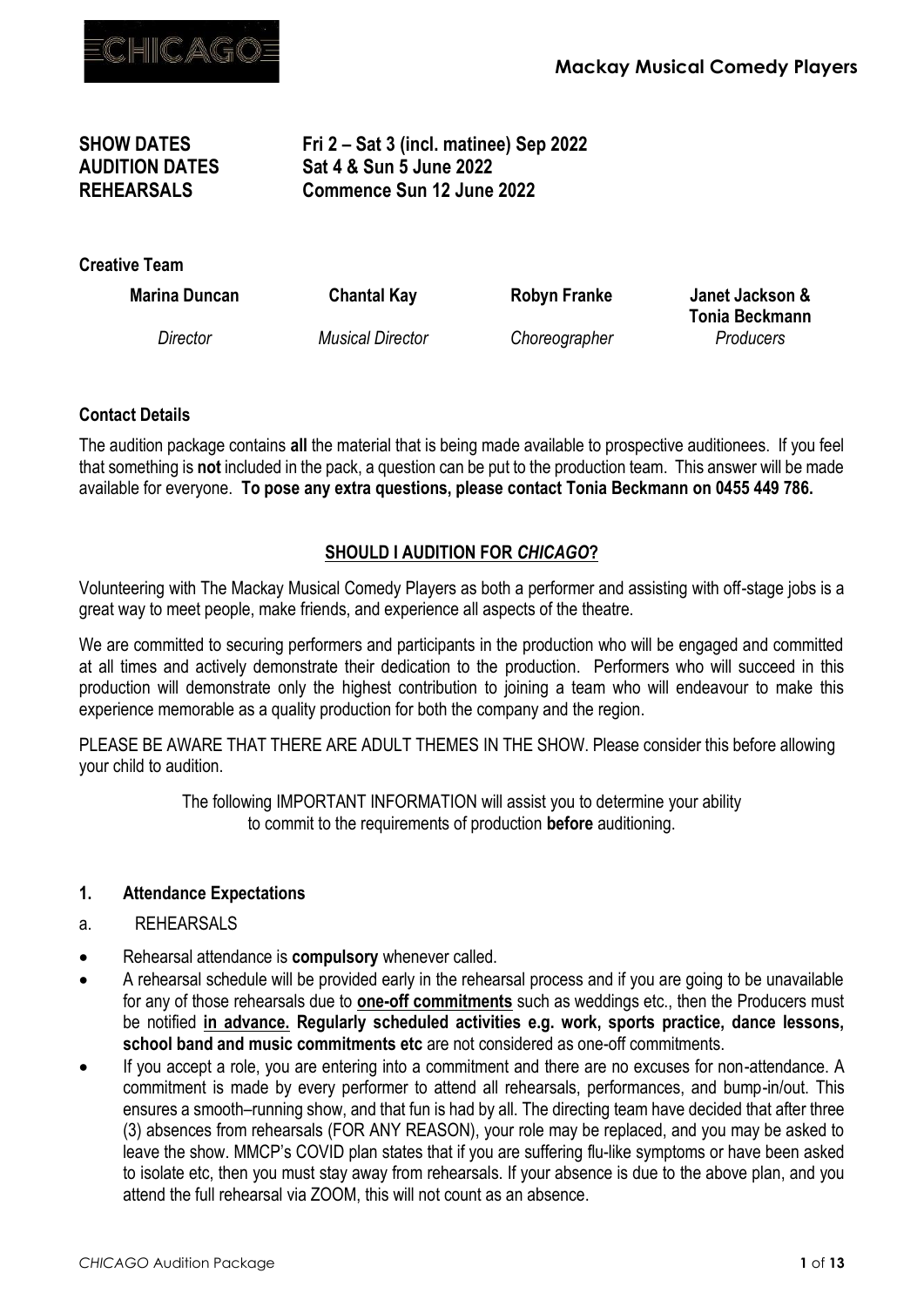

- Rehearsals will commence on Sunday 12 June 2022, and this will be an all of cast rehearsal. All cast should be prepared to have their program photo taken, organise membership, discuss costume requirements and have a short Biography ready for submission. At this rehearsal, it is hoped that we will have the first outline of attendance requirements for characters.
- All cast will not necessarily be required at every rehearsal.
- Rehearsals are held on EVERY Wednesday afternoon/evening and Sunday afternoon up until Performance dates. NOTE: Longer Sunday Rehearsals may be scheduled when needed.
- **Rehearsals will continue over the June school holidays for ALL CAST.**
- **Some PRINCIPAL rehearsals may be held with the Band on another evening closer to show dates.**
- Video and promotional photo shoots will be part of the dates on the rehearsal schedule and you may be required for these.
- Only cast and crew are to attend rehearsals. The rehearsal venues for MMCP have limited space for people to wait for their friends/partners that are part of the cast. Volunteers attending rehearsals must be preapproved by the producers.

#### b. PRODUCTION WEEK

**Tuesday, 30 August – Saturday, 3 September 2022** will be a crucial period for the show and attendance is compulsory for all rehearsals/performances.

| Tues 30 Aug                                   | Bump-In (afternoon / evening)                  |  |  |  |
|-----------------------------------------------|------------------------------------------------|--|--|--|
| Wed 31 Aug                                    | Rehearsal (evening)                            |  |  |  |
| Thurs 1 Sep                                   | Dress Rehearsal (evening)                      |  |  |  |
| Fri 2 Sep                                     | Compulsory<br><b>Opening Night Performance</b> |  |  |  |
| Matinee Performance                           |                                                |  |  |  |
| Sat 3 Sep<br><b>Closing Night Performance</b> |                                                |  |  |  |
|                                               | Bump-out after the final performance.          |  |  |  |

## **PLEASE DON'T CONSIDER AUDITIONING IF YOU CAN'T MEET THESE REQUIREMENTS.**

## **2. Financial Expectations**

## a. MEMBERSHIP

Cast will be required to become financial members of MMCP. Invoices will be distributed after the first rehearsal and need to be returned with payment of **\$60 within the first 3 weeks of rehearsal.**

## b. PERSONAL EXPENSES

These may include, but not be limited, to SHOES and UNDERGARMENTS e.g. your own pair of shoes with a heel (females) or dress shoes or boots (males) and/or other specific footwear, specific under garments in flesh/bone or grey colour etc. as well as socks, stockings or tights. Shoes may have to be colour changed. Second-hand shoes can often be bought from dancewear shops and painted the required colour. Details of shoe and undergarment requirements will be advised as soon as possible.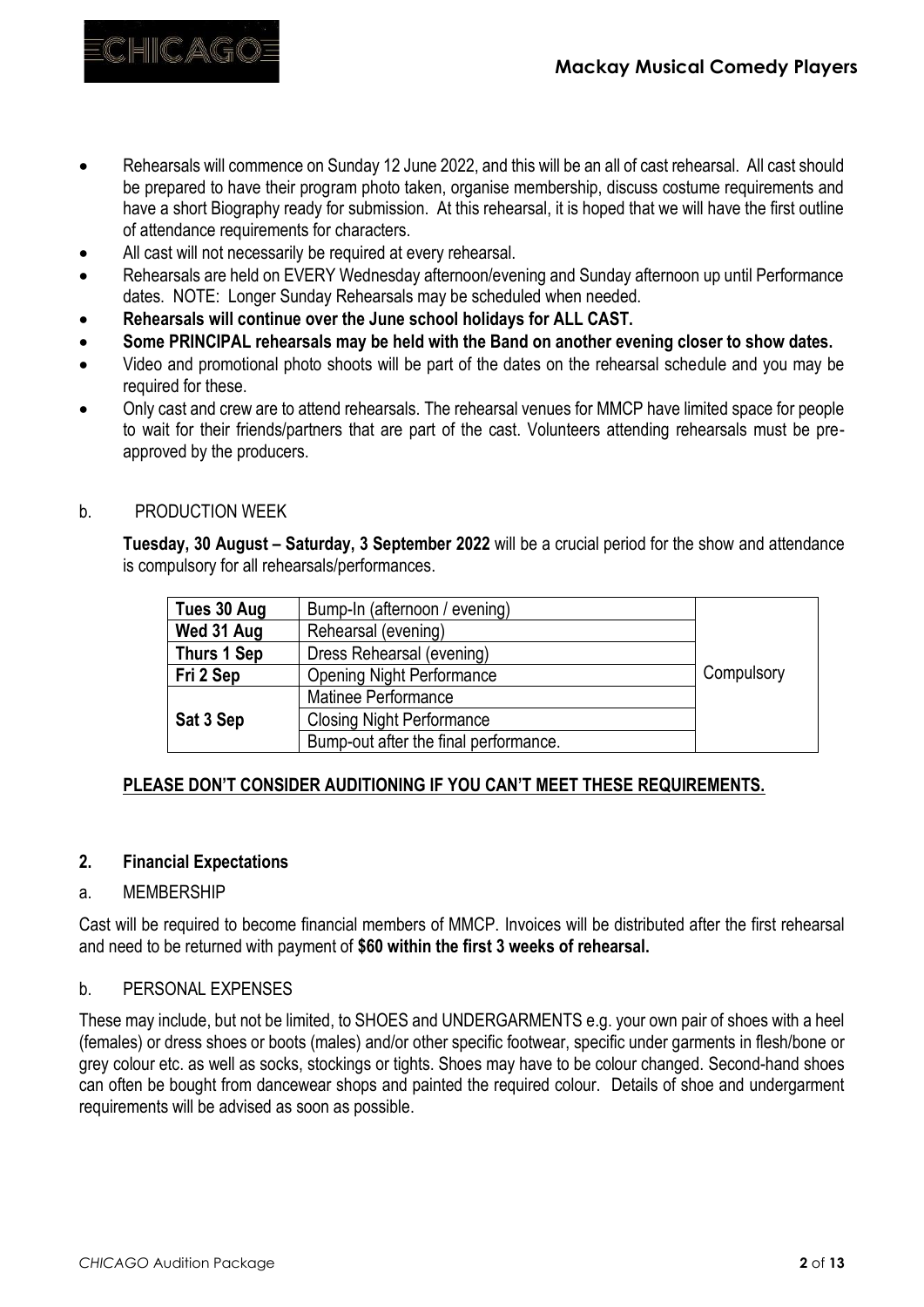

#### **3. Off-stage Preparation Expectations**

**Please be aware that by accepting a role in this production, you are committing to helping in off-stage activities.** As members, all cast (or a family member/friend as representative) **will be expected to participate actively in the off-stage preparations for this show.** This may include attending working bees at The Shed on Lamb Street on Saturdays to help with set construction, painting, costuming, publicity events, cooking BBQs, etc. There will also be tasks that can be completed at home. A range of skill levels will be required – there will most certainly be jobs that everyone can perform. More detailed information will be available at the auditions and throughout rehearsals. Please fill in the appropriate section in the Audition Form at the end of this pack.

#### **4. Brief History**

MMCP was founded in 1965 and staged its first production *The Boyfriend* that same year. From this humble beginning MMCP have staged numerous musicals over the years such as *Jesus Christ Superstar, Les Miserables, My Fair Lady, Singin' In The Rain, Grease, Hairspray, Legally Blonde, Mary Poppins, Wicked, Rock of Ages, The Wizard of Oz* and *Mamma Mia* (to name a few). MMCP built its permanent residence on Lamb Street in 1978 and plans to continue its fine tradition of producing quality music theatre for many years to come.

#### **5. Synopsis**

Premiering in 1975 and the hit of the 1997 Broadway season in a production that originated at City Centre's Encore! series, CHICAGO won six Tony Awards including Best Revival and later, the Academy Award as Best Picture of the Year.

In roaring twenties Chicago, Roxie Hart murders a faithless lover and convinces her hapless husband Amos to take the rap... until he finds out he's been dumped and turns on Roxie. Convicted and sent to death row, Roxie and another "Merry Murderess" Velma Kelly, vie for the spotlight and the headlines, ultimately joining forces in search of the "American Dream": fame, fortune, and acquittal. This sharp-edged satire features a dazzling score that sparked immortal staging by Bob Fosse.

## **Act One**

Velma Kelly is a vaudevillian who welcomes the audience to tonight's show ("All That Jazz"). Interplayed with the opening number, the scene cuts to February 14, 1928, in the bedroom of chorus girl Roxie Hart, where she murders Fred Casely as he attempts to break off an affair with her.

Roxie convinces her husband Amos that the victim was a burglar, and Amos agrees to take the blame. Roxie expresses her appreciation of her husband's willingness to do anything for her ("Funny Honey"). However, when the police mention the deceased's name, Amos belatedly realizes that Roxie has lied to him. With both Roxie and Amos furious at each other for the other's betrayal, Roxie confesses and is arrested. She is sent to the women's block in the Cook County Jail, where several women accused of killing their lovers are held ("Cell Block Tango"); among the inmates is Velma Kelly, revealing herself to have been involved in the death of her husband and sister after she caught them having sex, though she denies committing the act on account of blacking out from the sight. The block is presided over by Matron "Mama" Morton, whose system of taking bribes ("When You're Good to Mama") perfectly suits her clientele. She has helped Velma become the media's top murderer-of-the-week and is acting as a booking agent for Velma's big return to vaudeville.

Velma is not happy to see Roxie, who is stealing not only her limelight but also her lawyer, Billy Flynn. Roxie convinces Amos to pay for Billy Flynn to be her lawyer ("A Tap Dance"), though Amos lacks the funds. Eagerly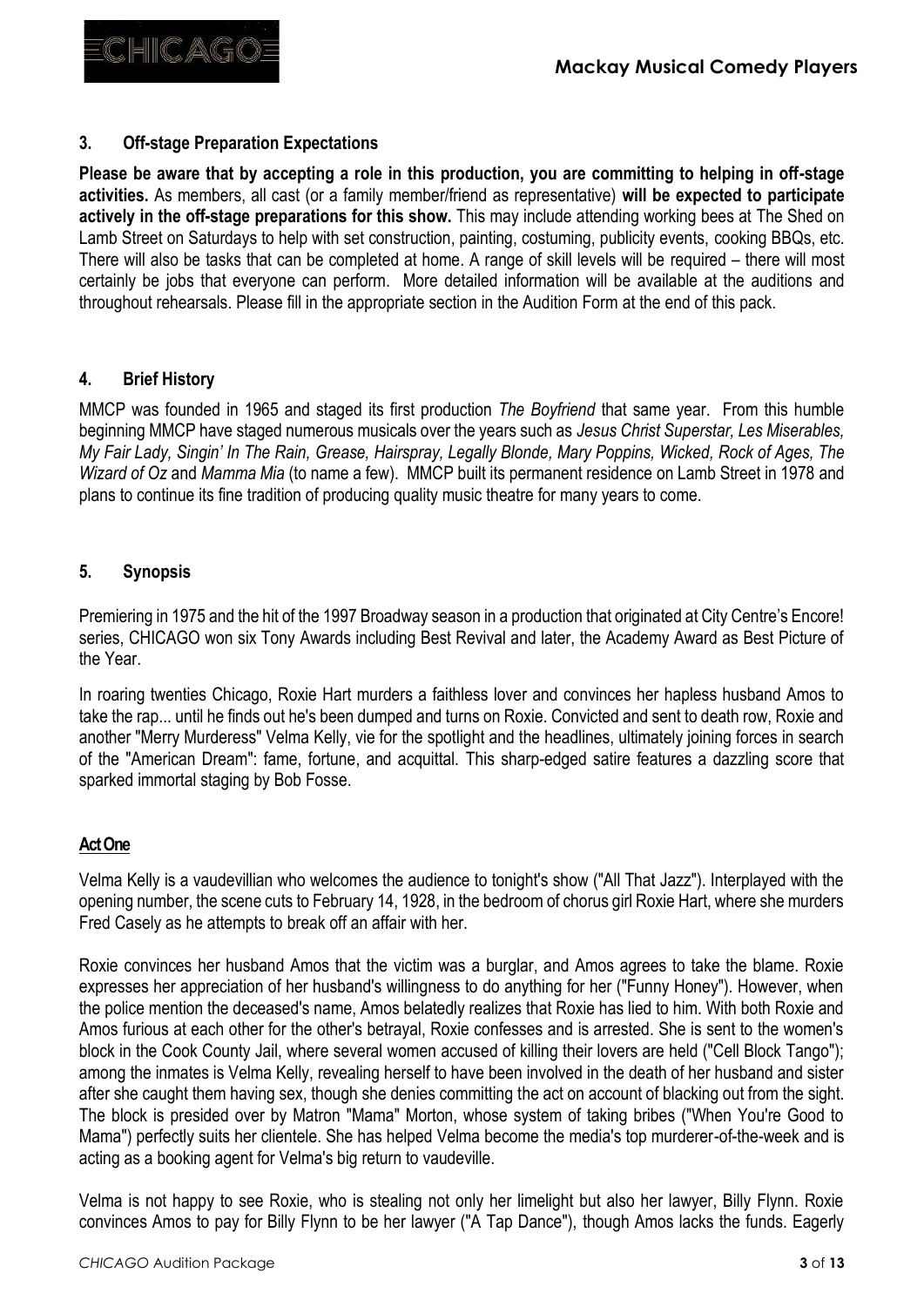

awaited by his all-woman clientele, Billy sings his anthem, complete with a chorus of fan dancers ("All I Care About"). Billy takes Roxie's case before realizing Amos doesn't have the money; to make up the difference, he turns the case into a media circus and rearranges her story for consumption by sympathetic tabloid columnist Mary Sunshine ("A Little Bit of Good"), hoping to sell proceeds in an auction. Roxie's press conference turns into a ventriloquist act, with Billy dictating a new version of the truth ("We Both Reached for the Gun") to the reporters while Roxie mouths the words.

Roxie becomes the most popular celebrity in Chicago, as she boastfully proclaims while planning for her future career in vaudeville ("Roxie"). As Roxie's fame grows, Velma's notoriety subsides, and in an act of desperation she tries to talk Roxie into recreating the sister act ("I Can't Do It Alone"). Roxie turns her down, only to find her own headlines replaced by the latest sordid crime of passion ("Chicago After Midnight"). Separately, Roxie and Velma realize there is no one they can count on but themselves ("My Own Best Friend"), and Roxie decides that being pregnant in prison would put her back on the front page.

## **Act Two**

Velma returns to introduce the opening act, resentful of Roxie's manipulation of the system ("I Know a Girl") and ability to seduce a doctor into saying Roxie is pregnant; as Roxie emerges, she sings gleefully of the future of her unborn (non-existent) child ("Me and My Baby"). Amos proudly claims paternity, but still, nobody notices him, and Billy exposes holes in Roxie's story by noting that she and Amos had not had sex in four months, meaning if she were pregnant, the child was not Amos's, in hopes that Amos will divorce her and look like a villain, which Amos almost does ("Mr. Cellophane"). Velma tries to show Billy all the tricks she has planned for her trial ("When Velma Takes The Stand"), which Roxie treats skeptically. Roxie, upset with being treated like a "common criminal" and considering herself a celebrity, has a heated argument with Billy and fires him; Billy warns her that her kind of celebrity is fleeting and that she would be just as famous hanging from a noose. At that moment, Roxie witnesses one of her fellow inmates, a Hungarian woman who insisted her innocence but could not speak English and whose public lawyer refused to defend her, become the first woman to be executed in Chicago ("Hungarian Rope Trick").

The trial date arrives, and the now freshly terrified Roxie runs back to Billy, who calms Roxie by suggesting she will be fine so long as she makes a show of the trial ("Razzle Dazzle"). Billy uses Amos as a pawn, turning around and insisting that Amos is actually the father of Roxie's child. As Roxie recounts Billy's carefully crafted false narrative of the night of Fred's murder (with Fred re-appearing on stage in flashback), she steals all of Velma's schtick, down to the rhinestone garter, to the dismay of Mama and Velma ("Class"). As promised, Billy gets Roxie acquitted, but just as the verdict is announced, a more sensational crime pulls the press away, and Roxie's fleeting celebrity life is over. Billy leaves, done with the case, admitting that he only did it for the money. Amos tries to get Roxie to come home and forget the ordeal, but she is more concerned with the end of her brief run of fame and admits she isn't pregnant, at which point a fed-up Amos leaves her.

The final scene cuts to a Chicago vaudeville theater, where Roxie and Velma (acquitted off-stage) are performing a new act in which they bittersweetly sing about modern life ("Nowadays"). The former Mary Sunshine, revealed during the trial to actually be a man in drag, takes his natural male form as a pushy vaudeville promoter, shaping Roxie and Velma's dance ("Hot Honey Rag") to make it as sexy as possible. The show ends with a brief finale as Roxie and Velma thank their audience ("Finale").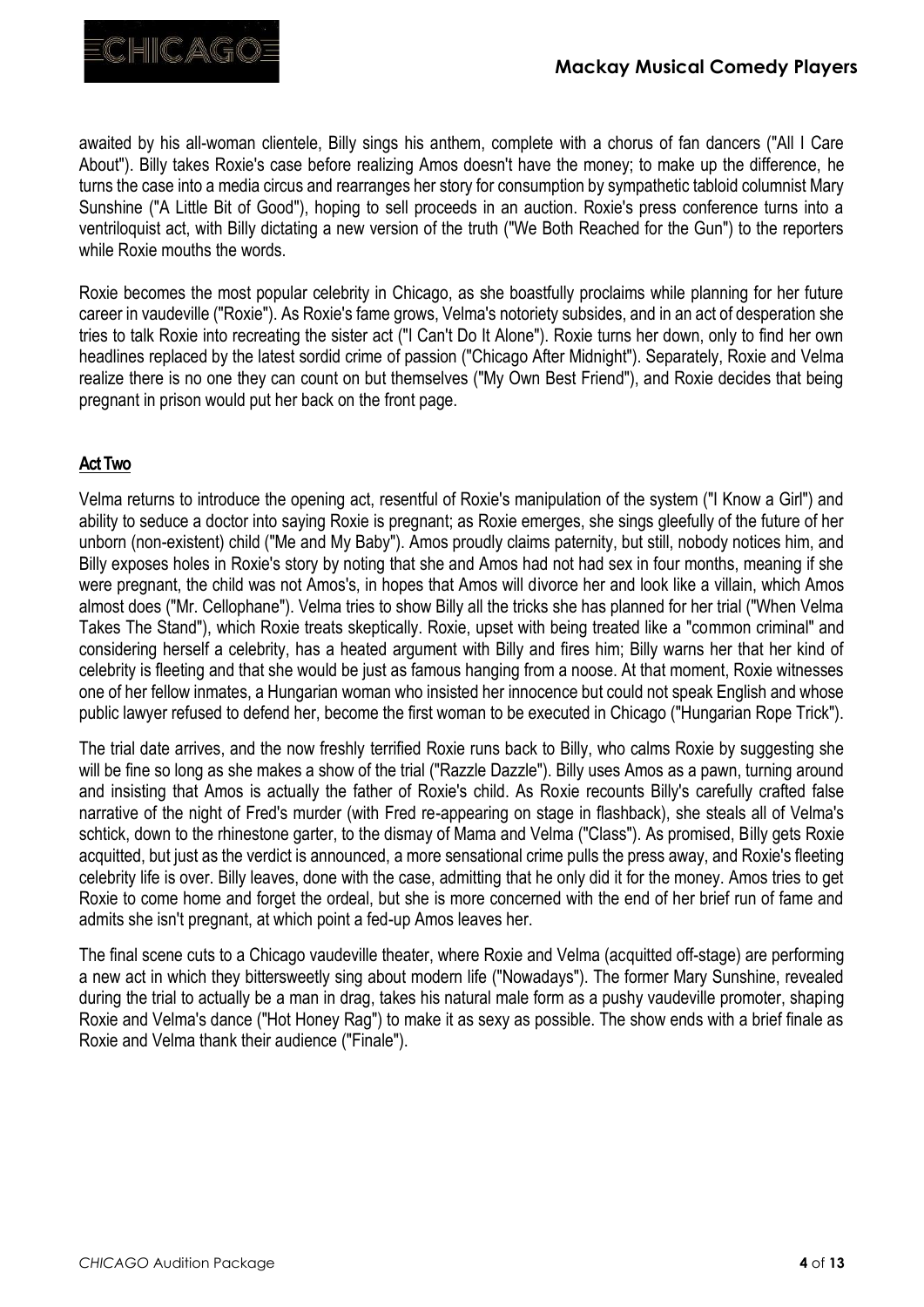

## **6. Audition Times and Locations**

| <b>Audition Type</b>                                         | <b>Audition Day</b> | <b>Audition Times</b>                  | Location                                  |  |
|--------------------------------------------------------------|---------------------|----------------------------------------|-------------------------------------------|--|
| MOVEMENT AUDITIONS FOR ALL<br>ROLES & ENSEMBLE & PIT SINGING |                     | 11:30 am - 2:00pm<br>(IN THE HALL)     | Mercy College Hall                        |  |
| <b>PRINCIPAL ROLE AUDITIONS</b>                              | Saturday 4 June     | $2:30$ pm $-5:30$ pm<br>(ON THE STAGE) | Penn Street, Mackay                       |  |
| <b>CALLBACKS</b>                                             | Sunday 5 June       | 10:00 $am - 3:00$ pm<br>(ON THE STAGE) | Mercy College Hall<br>Penn Street, Mackay |  |

## **7. Audition Day/s Procedures**

## a. WHAT TO BRING

| <b>Application Form</b>   | (Page 12 of this pack)                                                                                                                                       |
|---------------------------|--------------------------------------------------------------------------------------------------------------------------------------------------------------|
|                           | or www.mackaymusicalcomedyplayers.com                                                                                                                        |
| <b>Photo Release Form</b> | (Page 13 of this pack)                                                                                                                                       |
|                           | You will be photographed and may be videoed at the audition, and<br>during the process of the show. We require a consent form before we<br>can audition you. |
| Plenty of water           | Ensure you are fully hydrated before, during and after an audition                                                                                           |
| <b>Snacks</b>             | Ensure you bring snacks to eat and keep up your energy during the<br>auditions                                                                               |

## b. WHAT TO WEAR

- Please wear covered in shoes or dance shoes NO bare feet, thongs or sandals
- Please wear appropriate clothes for movement; pants not skirts and no loose tops.

## c. AUDITION DAY PROCESS

- **ALL AUDITIONS** for *CHICAGO* will take the form of an open workshop with all auditionees present. This is an opportunity to show the directing team how well you take direction, your team-work skills and ability to focus.
- Auditions will be closed to Visitors (Parents/Partners/Teachers/Friends) who will have to wait outside while the audition is in process as we wish to give you/your child, the best opportunity to perform without distraction.
- Please arrive at least 15 minutes before your audition time for all Auditions. This allows time to calm your nerves, familiarise yourself with the surroundings and for us to ensure that you have arrived and are ready for your slot.
- You will be assigned an auditionee number.
- A panel of the creative team will conduct the auditions. Please be aware that other individuals including assistants and an accompanist may be present at different stages.
- We aim to provide a supportive environment during the process, with several MMCP committee members, who are not part of the Directing Team, on hand to help with questions or difficulties.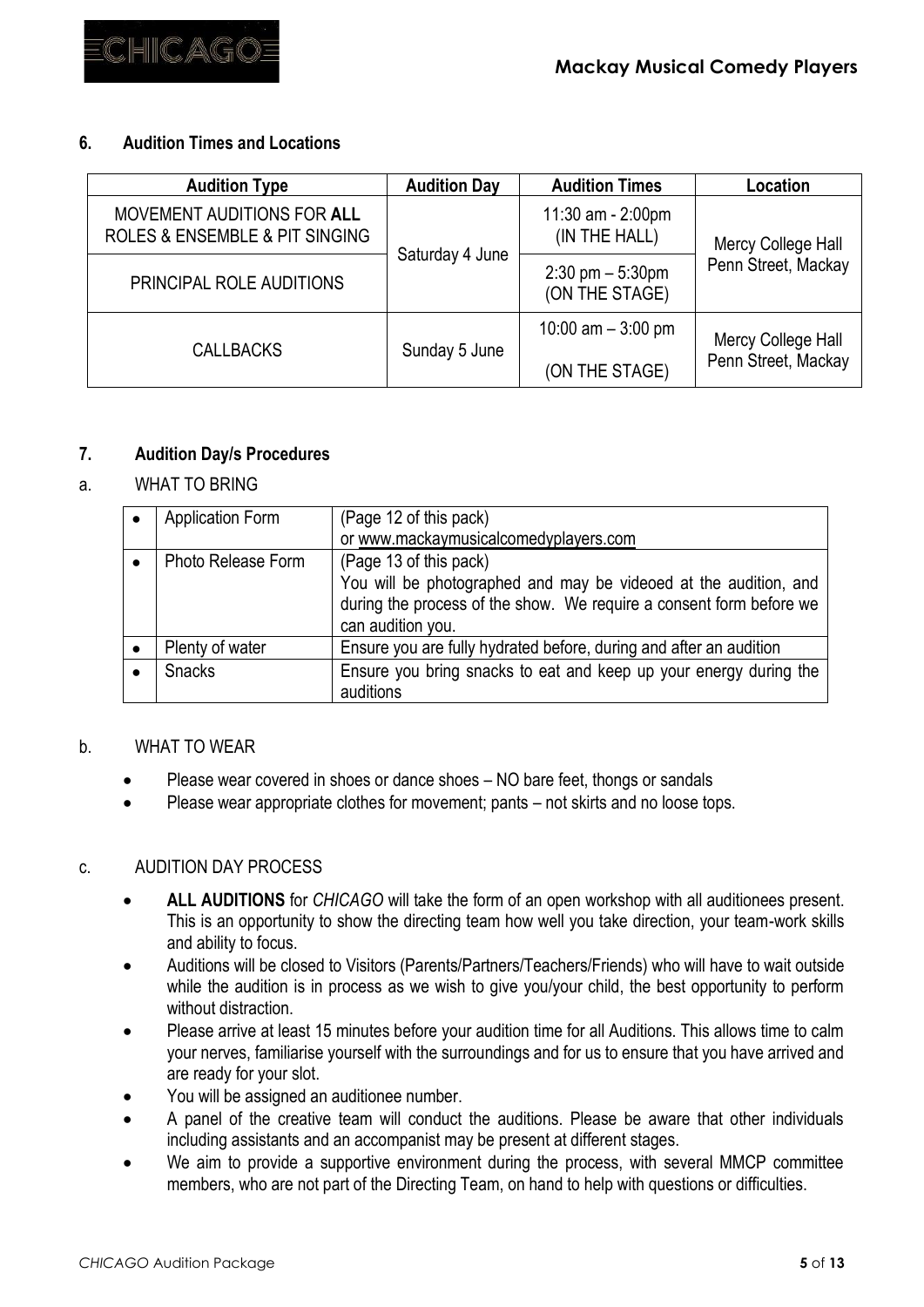

## **9. Roles Available**

- a. WHAT ROLES ARE AVAILABLE
	- All the roles in *CHICAGO* are open, as are all roles in MMCP shows.
	- No roles have been pre-cast and we encourage everyone if they are interested in a role to audition.
	- All cast members for *CHICAGO* will be required to audition.

## b. MINIMUM AGE REQUIREMENTS

| <b>PRINCIPAL ROLES</b> | Auditionees must be a minimum of 18 years of age (having turned 18 by 1 June<br>2022); with an ability to look older, as all parts are adult roles.                    |
|------------------------|------------------------------------------------------------------------------------------------------------------------------------------------------------------------|
| <b>ENSEMBLE ROLES</b>  | Auditionees must be a minimum of turning 15 years of age or over in 2022 (i.e.<br>born in 2007 or prior); with an ability to look older, as all parts are adult roles. |
| <b>PIT SINGERS</b>     | Auditionees must be a minimum of turning 15 years of age or over in 2022 (i.e.<br>born in 2007 or prior); with an ability to look older, as all parts are adult roles. |

## **10. Audition Preparation for ALL Roles**

• Prepare by listening to the Chicago The Musical (New London Cast Recording(1997)) on Spotify or iTunes to familiarise yourself with the show version we are using.



• Utilise the applicable audition pack lead sheets that have been prepared to assist you with the audition pieces for particular roles.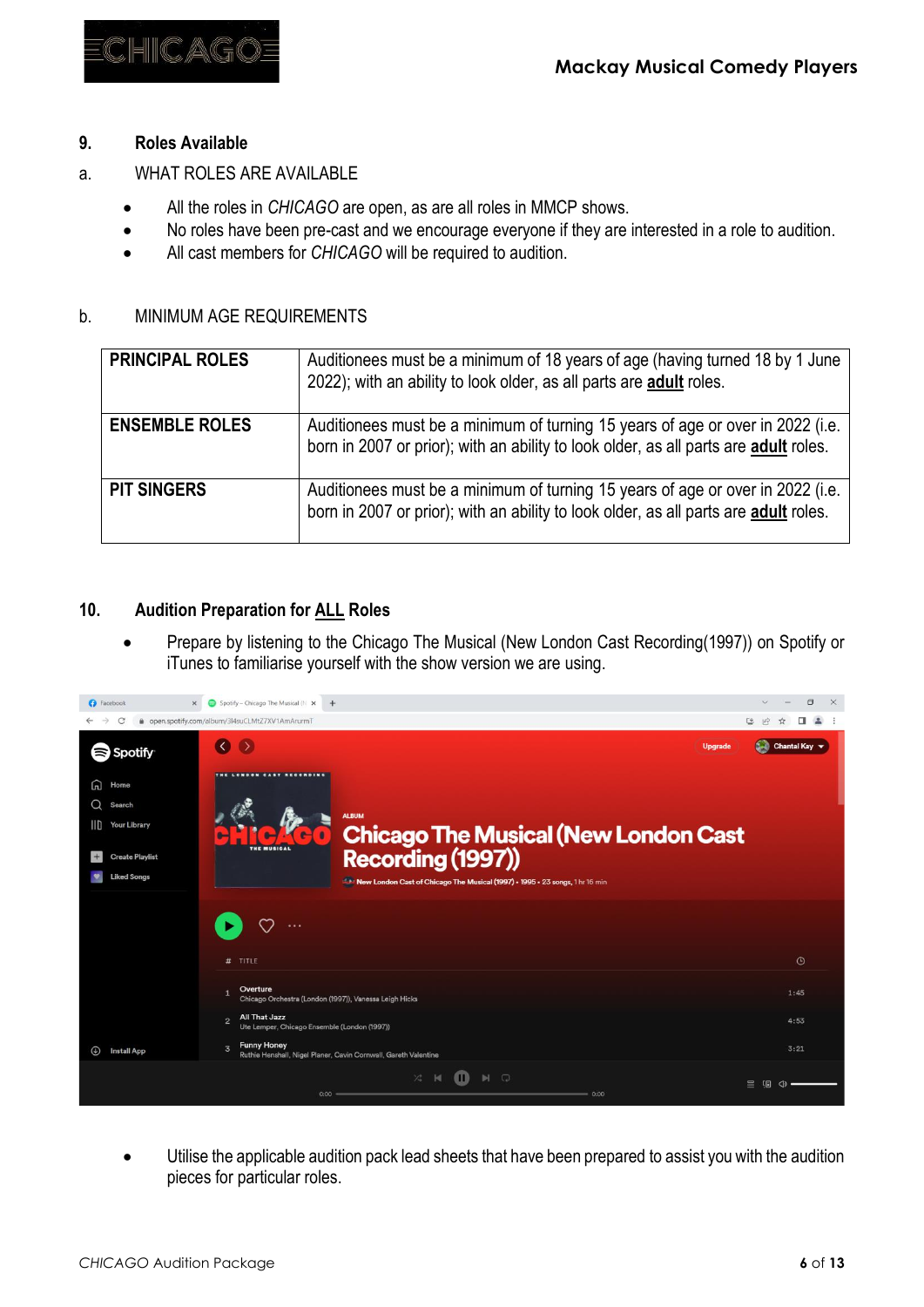

- Principal Role auditionees will need to be familiar with the below script extract. Do not prepare for a particular role as auditionees will be asked to read any parts/lines during the Principal Roles workshop audition on Saturday.
- Refer to the following pages for more details.

# Dee:

Alright (getting up as Shackles enters with a signal)... hate to cut this little reunion short but looks like my bail's been posted.

# Velma:

Adieu, adieu! (being super fake dramatic)

## Dee:

See you later suckers. (she's gone)

# Velma:

Hey! Get outta my chair.

## Roxie:

I was just...

## Liz:

Meet Velma Kelly. Now scram.

# Roxie:

THE Velma Kelly?! Gosh I am sure pleased to meet you! I read about you in the papers... I was at the club that night...!

## Annie:

You and half of Chicago.

# Roxie:

Miss Kelly, can I ask you something? The Assistant District Attorney Mr. Harrison said what I done is a hanging case and he's prepared to ask for the maximum penalty.

# Mona:

Yeah so? Welcome to the club.

# Roxie:

I'm scared. I sure would appreciate some advice...

# Velma:

Look I don't give no advice. You're a perfect stranger and I'd prefer to keep it that way.

# Roxie:

Gee thanks a lot.

# Velma:

You're welcome.

(Roxie starts to go back to her cell...Mama has witnessed this exchange.) Mama:

I'd like to help you. (Annie goes to Mama, hands her some money and Mama hands her a small bottle. Annie goes back to her cell.) First off, what do you plan on telling the jury?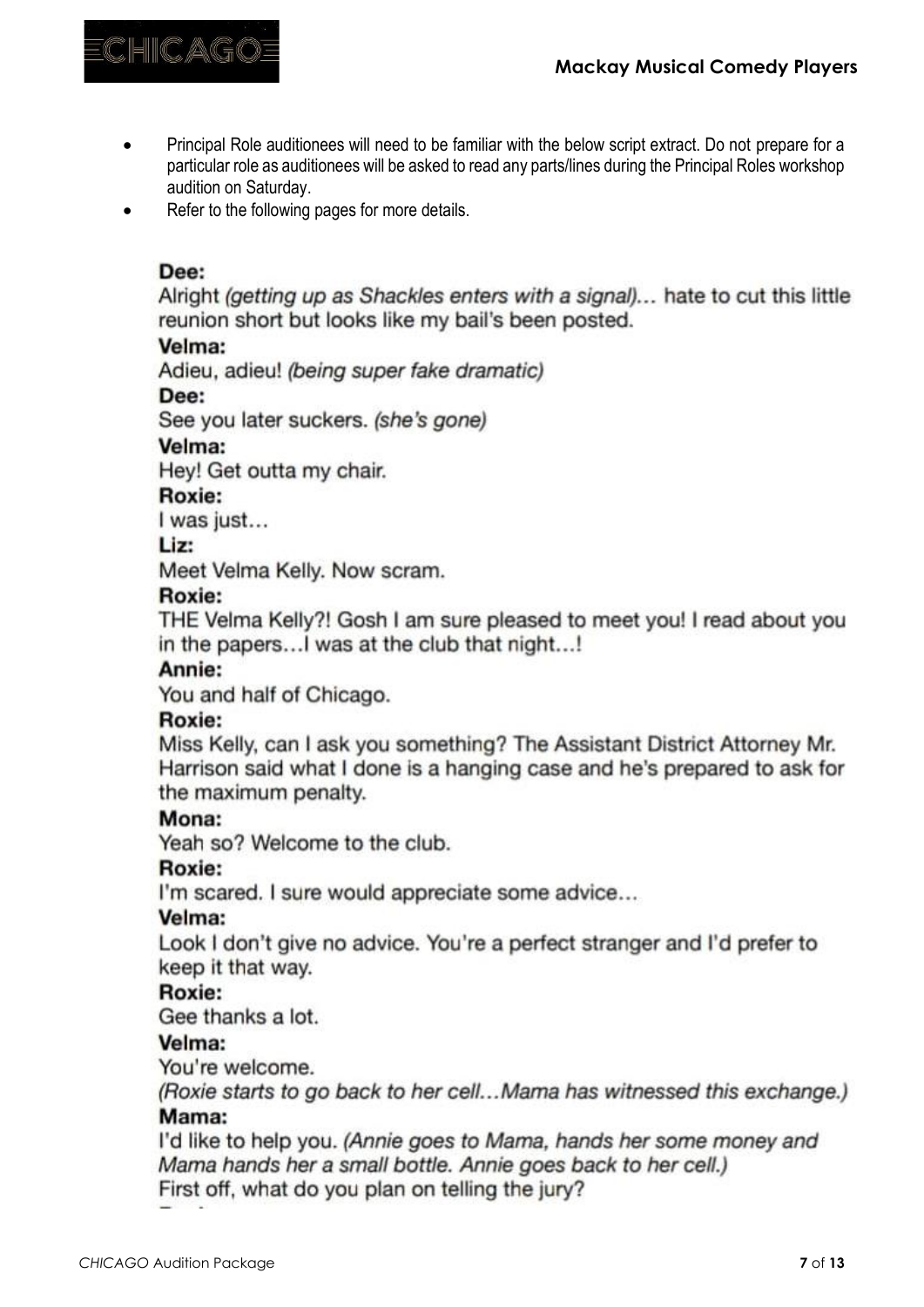## **11. Cast Required**

- **CHICAGO** is very much a singing & dancing production, that requires strong singers/actors, some with an ability to hold harmonies and do basic movement and strong dancers/singers with an ability to hold a melody.
- *All the roles in CHICAGO are open and will be cast from these auditions.*
- American accents are required for all characters.
- Brief character descriptions, vocal ranges, age ranges and dance requirements are listed on the next pages.

## **12. Call backs**

- If you are successful in the first round of Principal Auditions, you **must** be available to attend the CALLBACKS on Sunday, 5 June from 10:00am – 3:00pm
- **If you are not available for Call backs, you must understand that it may not be possible to consider you for a Principal Role in the show.**
- Do not be discouraged if you don't receive a Call-back, as not all roles may be called back.
- Call backs will take the form of a brief audition workshop with auditionees performing their song, and then reading from the script for the characters for which they are being considered. Some characters may be asked to dance/perform taught movement.
- This session will allow the directing team to see how you take direction, work with others and learn new material, under a supportive environment free from the stress of nerves.
- Please come prepared to have fun and support your fellow auditionees! *(Any additional dialogue required will be provided on the day).*

## **13. Casting Notifications**

The cast will be announced on Facebook following the conclusion of the Call backs, after we have finalised our casting decisions. Auditionees will be notified by phone or text message on the contact details you have provided by Tuesday, 7 June. **PLEASE BE RESPECTFUL OF THE OTHER AUDITIONEES AND REFRAIN FROM POSTING/PUBLICISING YOUR POSITION IN THE SHOW UNTIL THE OFFICIAL POST ON THE MMCP FACEBOOK PAGE**. If for some unknown reason you have not been contacted by 5:00pm on Tuesday, 7 June, please feel free to contact our Producer Tonia Beckmann on **0455 449 786.**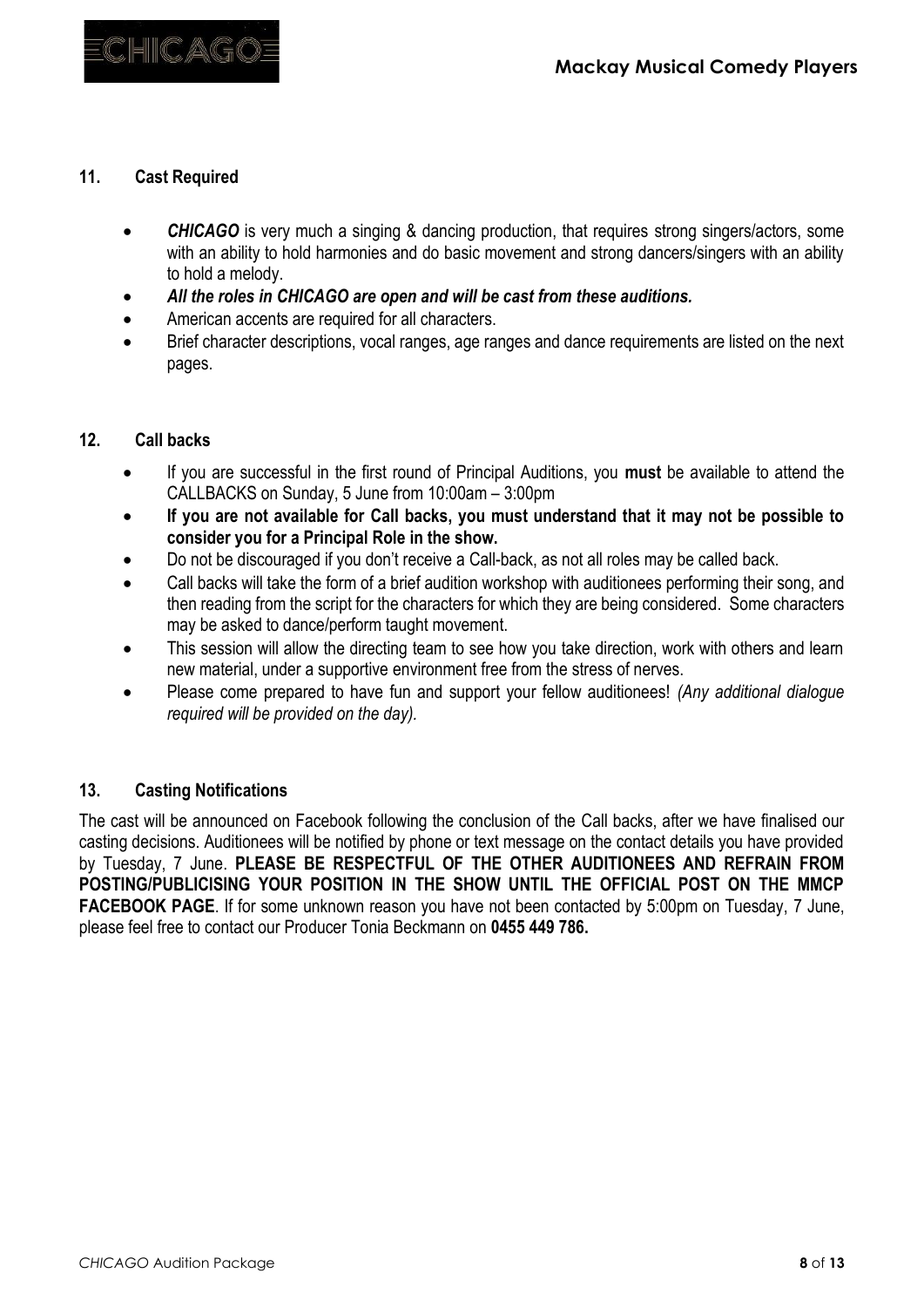

| <b>AUDITION PREPARATION</b>                                                                                                                                                                                | <b>PRINCIPAL ROLES</b>                                        | <b>DESCRIPTION</b>                                                                                                                                                                                                                                                                                                                | <b>AUDITION PIECES</b>                                                                                  |
|------------------------------------------------------------------------------------------------------------------------------------------------------------------------------------------------------------|---------------------------------------------------------------|-----------------------------------------------------------------------------------------------------------------------------------------------------------------------------------------------------------------------------------------------------------------------------------------------------------------------------------|---------------------------------------------------------------------------------------------------------|
| <b>PRINCIPAL</b><br>Auditionees<br>for<br><b>ROLES</b> must be a minimum of 18<br>years of age (having turned 18 by<br>1 June 2022), with an ability to look                                               | Age: appear 20's to 30's<br>Vocal Range:<br>Mezzo-Sop. F3-B4  | <b>ROXIE HART</b> (Female)<br>An aspiring vaudevillian, she reads and keeps up with murder trials<br>in Chicago, and follows suit by murdering her lover, Fred. She stops<br>at nothing to render a media storm with one goal: to get away with it.                                                                               | Funny Honey (Bars 5-19)<br>Roxie (Bars 80-107)<br>CALLBACK:<br>My Own Best Friend (Bars 22-62)          |
| older, as all parts are <b>adult</b> roles.<br><b>Each PRINCIPAL ROLE</b><br>auditionee will be required to<br>register using our online booking<br>system Eventbrite<br>https://www.eventbrite.com.au/e/3 | Age: appear 25's to 40's<br>Vocal Range:<br>Alto $E3 - D5$    | <b>VELMA KELLY</b> (Female)<br>A vaudevillian and murderess who is on trial for killing her cheating<br>husband and sister. She is represented by Billy Flynn and competes<br>with Roxie Hart for him. Hardened by fame, she cares for only herself<br>and her attempt to get away with murder.                                   | All That Jazz (Bars 1-21, 76-92)<br>CALLBACK:<br>My Own Best Friend (Bars 22-62)<br>Class (Bars 46-end) |
| 46654261227<br>Learn the prescribed audition<br>piece/s from CHICAGO for every<br>role type that you will<br>be<br>auditioning for including<br>the<br>Ensemble audition piece/s.                          | Age: appear 30's to 50's<br>Vocal Range:<br>Baritone Bb2 - G4 | <b>BILLY FLYNN</b> (Male)<br>Established lawyer who has a perfect track record and hasn't lost a<br>woman's case yet. Master of media manipulation who will get a girl<br>off the hook as long as she can fork up the hefty \$5,000 fee.                                                                                          | All I Care About is Love<br>(Bars 27-33)<br>CALLBACK:<br>We Reached For The Gun<br>(Bars 112-159)       |
| During the audition,<br>each<br>auditionee may be required to sing<br>the prescribed song/s.<br>You may be required to do a cold<br>reading from the script.<br>ALL auditionees will be asked to           | Age: appear 30's to 50's<br>Vocal Range:<br>Baritone C3 - F#4 | <b>AMOS HART</b> (Male)<br>Roxie's faithful and good-natured but simple husband whom nobody<br>pays attention to. Lies for her and tries to take the blame until he<br>realizes that he has been two-timed by Roxie. Still in love with her, or<br>misguided, he believes anything she says in her pursuit to get out of<br>iail. | Mister Cellophane (Bars 12-52)                                                                          |
| participate in choreography and/or<br>stage movement (this will be<br>taught on the day). Advanced<br>choreography will also be taught<br>for anyone capable.                                              | Age: appear 30's to 50's<br>Vocal Range: Alto<br>$F#3 - Bb4$  | <b>MATRON "MAMA" MORTON (Female)</b><br>Leader (or the matron) of the prisoners of Cook County Jail. The<br>total essence of corruption. Accepts bribes for favours from laundry<br>service to making calls to lawyers. "When you're good to Mama,<br>Mama's good to you."                                                        | When You're Good to Mama<br>(Bars 88-end)<br>CALLBACK:<br>Class (Bars 46-end)                           |
|                                                                                                                                                                                                            | Age: appear 25 to 50's<br>Vocal Range: Soprano<br>$Bb3 - Bb5$ | <b>MARY SUNSHINE</b> (Male/Female)<br>Sob sister reporter from the Evening Star. Believes there is a little<br>bit of good in everyone and will believe anything she is fed that<br>matches her beliefs.                                                                                                                          | A Little Bit of Good (Bars 1-34)<br>CALLBACK:<br>We Reached For The Gun<br>(Bars 143-159)               |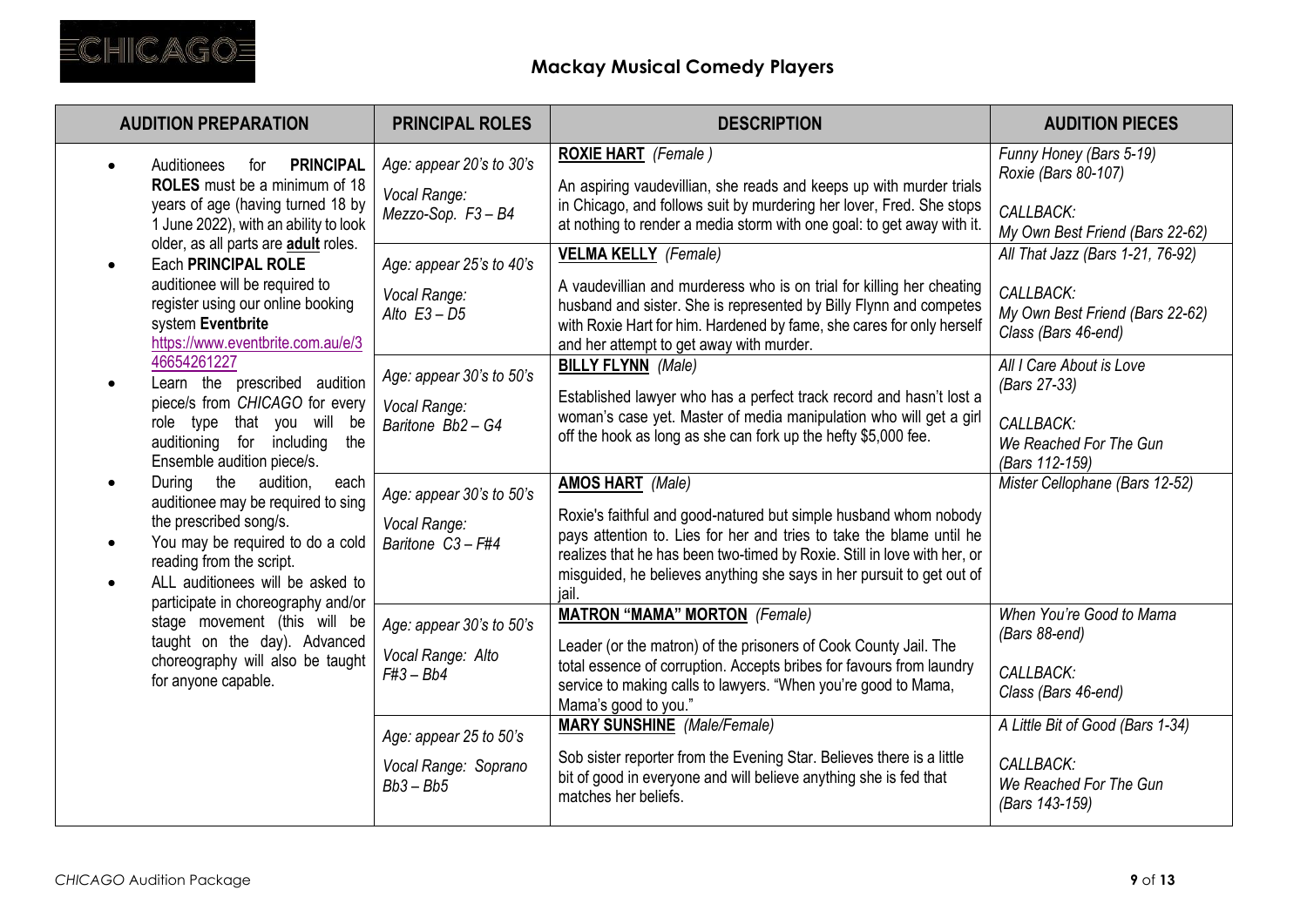

| <b>AUDITION PREPARATION</b>                                                                                                                                                                                                                                                                                                                                                                                                                                                                                                                                                                                                                                                                                                                                                                                                                                                                                                                                                                                                                                                                                                            | <b>OTHER ROLES</b><br><b>DESCRIPTION</b>                                                                                                                                                                                                                                                                                                                                                                                                                                                                                                                                                                                                                                                                                                                                                                                                                                                                                                                                                                                                                                                                                                                                                                                                                                                                                                                                                                                                                                                   | <b>AUDITION</b><br><b>PIECES</b>                                                                                                                                    |
|----------------------------------------------------------------------------------------------------------------------------------------------------------------------------------------------------------------------------------------------------------------------------------------------------------------------------------------------------------------------------------------------------------------------------------------------------------------------------------------------------------------------------------------------------------------------------------------------------------------------------------------------------------------------------------------------------------------------------------------------------------------------------------------------------------------------------------------------------------------------------------------------------------------------------------------------------------------------------------------------------------------------------------------------------------------------------------------------------------------------------------------|--------------------------------------------------------------------------------------------------------------------------------------------------------------------------------------------------------------------------------------------------------------------------------------------------------------------------------------------------------------------------------------------------------------------------------------------------------------------------------------------------------------------------------------------------------------------------------------------------------------------------------------------------------------------------------------------------------------------------------------------------------------------------------------------------------------------------------------------------------------------------------------------------------------------------------------------------------------------------------------------------------------------------------------------------------------------------------------------------------------------------------------------------------------------------------------------------------------------------------------------------------------------------------------------------------------------------------------------------------------------------------------------------------------------------------------------------------------------------------------------|---------------------------------------------------------------------------------------------------------------------------------------------------------------------|
| Auditionees for <b>ENSEMBLE ROLES</b> must be a minimum of<br>turning 15 years of age or over in 2022 (i.e. born in 2007 or<br>prior); with an ability to look older, as all parts are adult<br>roles.<br>Each ENSEMBLE ROLE auditionee will be required to<br>$\bullet$<br>register using our online booking system Eventbrite<br>https://www.eventbrite.com.au/e/346636167107<br>Learn the prescribed audition piece/s from CHICAGO. If<br>you are unsure of which part you are, it would be best to<br>show us your harmony skills and learn the alto part for<br>females and the bass part for males.<br>During auditions, auditionees will be required to sing the<br>prescribed song/s.<br>ALL auditionees will be asked to participate in choreography<br>$\bullet$<br>and/or stage movement (this will be taught on the day).<br>Advanced choreography will also be taught for anyone<br>capable. Please be prepared to demonstrate any dance<br>tricks, acrobatic skills, aerials, cartwheels, gymnastics skills<br>etc. if you have them.<br>Some Ensemble auditionees may be asked to do a cold<br>reading from the script. | <b>ENSEMBLE ROLES:</b> (Male/Female)<br>Age: Teens to 50's<br>- strong singers/actors with an ability to hold harmonies and do basic movement<br>- strong dancers with an ability to hold a melody<br>- some of these characters have individual dialogue<br><b>PRISONERS AT COOK COUNTY JAIL</b> (Females)<br>Ages: appear 18 to 45's<br>Vocal Ranges: A3 - C#5<br>LIZ: She is imprisoned after shooting two warning shots into her husband's head.<br>ANNIE: Murder's her lover after finding out he already has six wives. "One of those<br>Mormons, ya' know."<br>JUNE: After her husband accuses her of screwing the milk man, he mysteriously runs into<br>her knife ten times.<br>HUNYAK: Hungarian Prisoner who only speaks the phase, "Not Guilty" and is most likely<br>innocent of the crime she is accused of committing.<br>MONA: Murders her lover after he has a round of affairs with other woman, and an<br>occasional man. I quess you could say it was "artistic differences".<br><b>FRED CASELY (Male)</b><br>Age: 30 to 50<br>Roxie's short-lived lover, a furniture salesman. Shot dead at the beginning of the play, he<br>appears in flashback during the trial.<br><b>SERGEANT FOGARTY (Male)</b><br>Age: 35 to 55<br>Police officer who arrests Roxie and investigates Fred's murder.<br><b>MARTIN HARRISON</b> (Male)<br>Age: 35 to 55<br>Assistant district attorney who prosecutes Roxie. Harrison only appears during the trial but<br>is mentioned earlier. | <b>FEMALES:</b><br>All I Care About is<br>Love<br>(Bars 98-end)<br>Cell Block Tango<br>(Bars 132-169)<br>MALES:<br>Velma Takes The<br><b>Stand</b><br>(Bars 86-end) |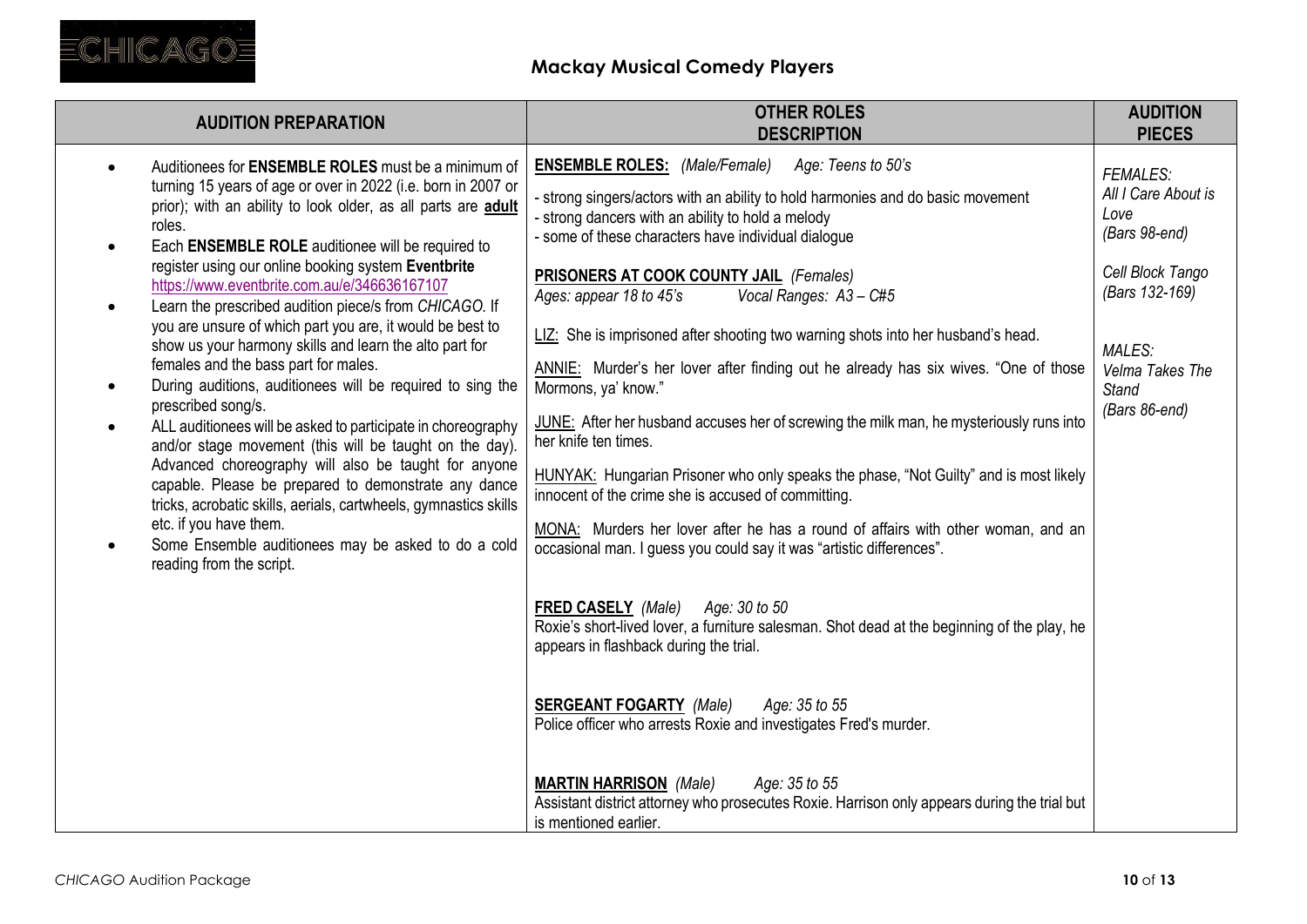

| <b>AUDITION PREPARATION</b>                                                                                                                                                                                                                                                                                                                                                                                                                                                                                                                         | <b>OTHER ROLES</b><br><b>DESCRIPTION</b>                                                                                                                                                                                                                                                       | <b>AUDITION</b><br><b>PIECES</b>                                                                      |
|-----------------------------------------------------------------------------------------------------------------------------------------------------------------------------------------------------------------------------------------------------------------------------------------------------------------------------------------------------------------------------------------------------------------------------------------------------------------------------------------------------------------------------------------------------|------------------------------------------------------------------------------------------------------------------------------------------------------------------------------------------------------------------------------------------------------------------------------------------------|-------------------------------------------------------------------------------------------------------|
| CONTINUED FROM PREVIOUS PAGE                                                                                                                                                                                                                                                                                                                                                                                                                                                                                                                        | <b>GO-TO-HELL KITTY BAXTER</b> (Female)<br>Age: 21 to 40<br>An heiress who murders her boyfriend and his two mistresses after finding all three<br>of them in bed together. Her sensational arrest briefly eclipses Roxie's fame, similar<br>to how Roxie stole Velma's limelight.             | <b>FEMALES:</b><br>All I Care About is<br>Love<br>(Bars 98-end)                                       |
|                                                                                                                                                                                                                                                                                                                                                                                                                                                                                                                                                     | <b>AARON</b> (Male)<br>Age: N/A<br>Indifferent court appointed lawyer for Hunyak, who prefers to cut plea deals instead<br>of defending his clients.                                                                                                                                           | Cell Block Tango<br>(Bars 132-169)                                                                    |
|                                                                                                                                                                                                                                                                                                                                                                                                                                                                                                                                                     | <b>OTHER ENSEMBLE ROLES</b> (Female & Male)<br>The ensemble calls for a judge, jury foreman, gynaecologist, court clerk, newspaper<br>reporters, male sycophants for Roxie and Velma, and other miscellaneous roles,<br>which are usually held as dual roles by other members of the ensemble. | MALES:<br>Velma Takes The<br><b>Stand</b><br>(Bars 86-end)                                            |
| Auditionees for PIT SINGERS must be a minimum of turning 15<br>$\bullet$<br>years of age or over in 2022 (i.e. born in 2007 or prior).<br>Each PIT SINGER auditionee will be required to register using our<br>$\bullet$<br>online booking system Eventbrite<br>https://www.eventbrite.com.au/e/346636167107<br>Learn the prescribed audition piece/s from CHICAGO. If you are<br>$\bullet$<br>unsure of which part you are, it would be best to show us your<br>harmony skills and learn the alto part for females and the bass part<br>for males. | PIT SINGERS: (Male/Female)<br>Age: Teens to 50's<br>- a small offstage vocal group may be chosen to feature as key backing vocals in a<br>few show numbers<br>- strong harmony singing required<br>- no dancing or dialogue required                                                           | <b>FEMALES:</b><br>All I Care About is<br>Love<br>(Bars 98-end)<br>Cell Block Tango<br>(Bars 132-169) |
| During auditions, auditionees will be required to sing the prescribed<br>song/s.<br>If you wish to be considered for an onstage role, you are required to<br>complete the Choreography part of the Audition process.<br>If you do not wish to be considered for an onstage role, you DO NOT<br>$\bullet$<br>need to complete the Choreography part of the Audition process.                                                                                                                                                                         |                                                                                                                                                                                                                                                                                                | MALES:<br>Velma Takes The<br><b>Stand</b><br>(Bars 86-end)                                            |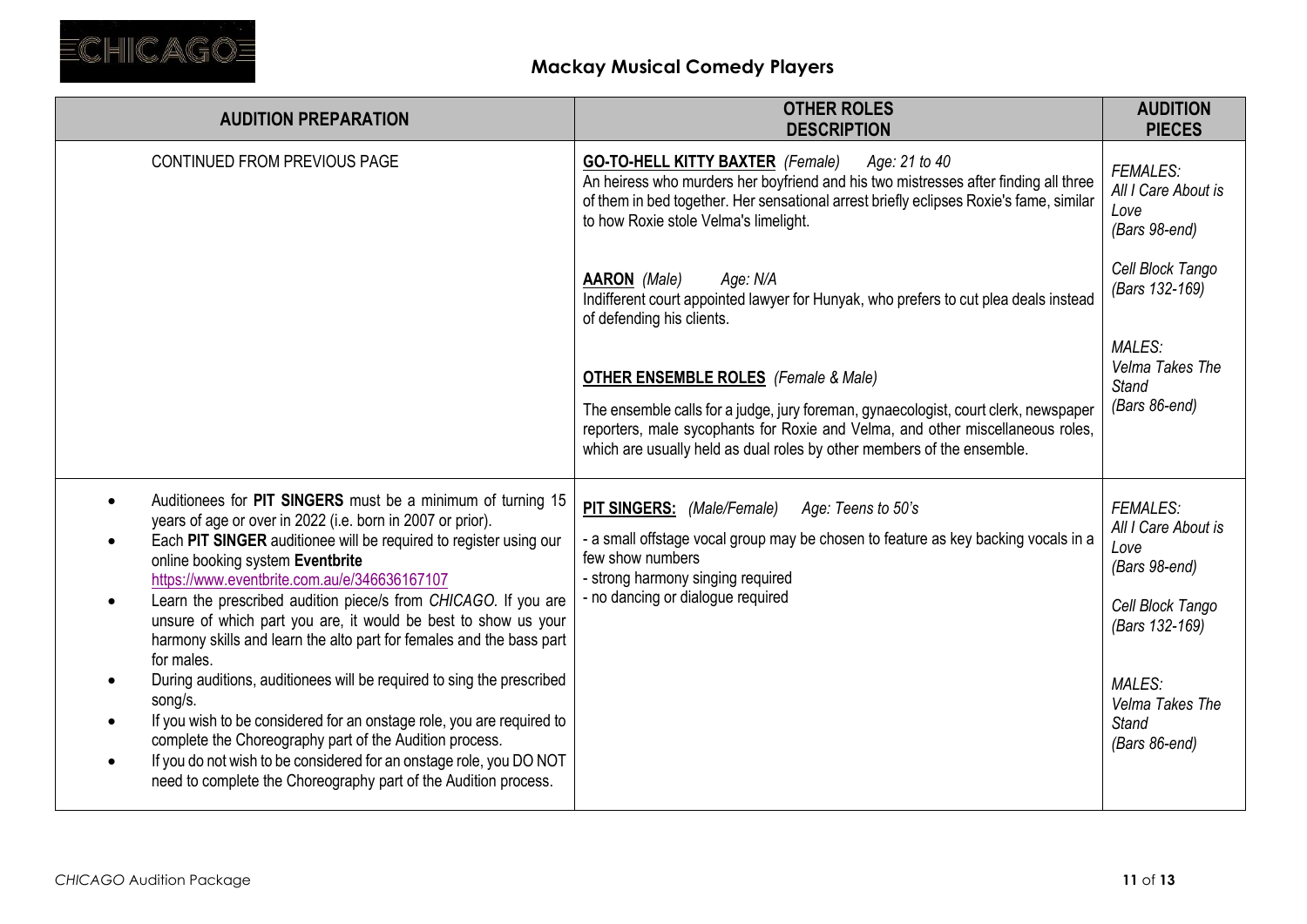| <b>AUDITION APPLICATION</b>                                                                                                                                                                                                                                                                                                                                                                                                                                                                                |                                                                                                                               |  |                                                                                     |  |                      |  | <b>HEIGHT:</b>                                                       |                                                 | <b>AUDITION</b><br>NO:             |                                  |  |
|------------------------------------------------------------------------------------------------------------------------------------------------------------------------------------------------------------------------------------------------------------------------------------------------------------------------------------------------------------------------------------------------------------------------------------------------------------------------------------------------------------|-------------------------------------------------------------------------------------------------------------------------------|--|-------------------------------------------------------------------------------------|--|----------------------|--|----------------------------------------------------------------------|-------------------------------------------------|------------------------------------|----------------------------------|--|
| CAST POSITION IN WHICH YOU ARE INTERESTED: (Be specific - Do not write ALL/ANY)                                                                                                                                                                                                                                                                                                                                                                                                                            |                                                                                                                               |  |                                                                                     |  |                      |  |                                                                      |                                                 |                                    |                                  |  |
| <b>PRINCIPAL</b><br><b>ROLES</b><br>18 years +                                                                                                                                                                                                                                                                                                                                                                                                                                                             | <b>ROXIE</b><br><b>AMOS</b>                                                                                                   |  | <b>CIRCLE WHICH PRINCIPAL ROLES:</b><br><b>VELMA</b><br><b>MATRON "MAMA" MORTON</b> |  |                      |  | <b>BILLY</b><br><b>MARY SUNSHINE</b>                                 | <b>ENSEMBLE</b><br><b>ROLES</b><br>15 years $+$ |                                    | <b>PIT SINGERS</b><br>15 years + |  |
|                                                                                                                                                                                                                                                                                                                                                                                                                                                                                                            | <b>NAME:</b>                                                                                                                  |  |                                                                                     |  |                      |  |                                                                      |                                                 |                                    |                                  |  |
|                                                                                                                                                                                                                                                                                                                                                                                                                                                                                                            | <b>DATE OF BIRTH:</b><br>(if Under 18)                                                                                        |  |                                                                                     |  |                      |  |                                                                      |                                                 |                                    |                                  |  |
|                                                                                                                                                                                                                                                                                                                                                                                                                                                                                                            | <b>ADDRESS:</b>                                                                                                               |  |                                                                                     |  |                      |  |                                                                      |                                                 |                                    |                                  |  |
|                                                                                                                                                                                                                                                                                                                                                                                                                                                                                                            | <b>SCHOOL CURRENTLY</b><br><b>ATTENDED</b> (if applicable):                                                                   |  |                                                                                     |  |                      |  |                                                                      |                                                 |                                    |                                  |  |
|                                                                                                                                                                                                                                                                                                                                                                                                                                                                                                            | <b>HOME PHONE:</b>                                                                                                            |  |                                                                                     |  | <b>MOBILE PHONE:</b> |  |                                                                      |                                                 |                                    | <b>EMAIL ADDRESS:</b>            |  |
|                                                                                                                                                                                                                                                                                                                                                                                                                                                                                                            |                                                                                                                               |  |                                                                                     |  |                      |  |                                                                      |                                                 |                                    |                                  |  |
|                                                                                                                                                                                                                                                                                                                                                                                                                                                                                                            |                                                                                                                               |  |                                                                                     |  |                      |  | <b>TRAINING UNDERTAKEN: (Please tick or cross relevant sections)</b> |                                                 |                                    |                                  |  |
| <b>DANCE:</b>                                                                                                                                                                                                                                                                                                                                                                                                                                                                                              | <b>Ballet</b>                                                                                                                 |  | Tap                                                                                 |  | Jazz                 |  | <b>Modern</b>                                                        | <b>Ballroom</b>                                 |                                    | <b>National</b>                  |  |
|                                                                                                                                                                                                                                                                                                                                                                                                                                                                                                            | <b>TEACHER / STUDIO:</b>                                                                                                      |  |                                                                                     |  |                      |  |                                                                      |                                                 |                                    |                                  |  |
| <b>VOICE:</b>                                                                                                                                                                                                                                                                                                                                                                                                                                                                                              | Soprano                                                                                                                       |  | <b>Mezzo</b>                                                                        |  | Alto                 |  | <b>Tenor</b>                                                         | <b>Baritone</b>                                 |                                    | <b>Bass</b>                      |  |
| <b>TEACHER / STUDIO:</b>                                                                                                                                                                                                                                                                                                                                                                                                                                                                                   |                                                                                                                               |  |                                                                                     |  |                      |  |                                                                      |                                                 |                                    |                                  |  |
|                                                                                                                                                                                                                                                                                                                                                                                                                                                                                                            | <b>PREVIOUS THEATRE / ACTING /</b><br><b>DANCING ETC EXPERIENCE:</b>                                                          |  |                                                                                     |  |                      |  |                                                                      |                                                 |                                    |                                  |  |
|                                                                                                                                                                                                                                                                                                                                                                                                                                                                                                            | IF CAST IN THIS PRODUCTION, IT WILL BE A REQUIREMENT THAT YOU BECOME A MEMBER OF MACKAY MUSICAL<br><b>COMEDY PLAYERS INC.</b> |  |                                                                                     |  |                      |  |                                                                      |                                                 |                                    |                                  |  |
| If you accept a role, you are entering into a commitment and there are no excuses for non-attendance. A commitment is made by<br>every performer to attend all rehearsals, performances, and bump-in/out. If you miss more than 3 rehearsals (for ANY reason), your<br>role may be replaced, and you may be asked to leave the show. PLEASE DON'T CONSIDER AUDITIONING IF YOU CAN'T MEET<br><b>THESE REQUIREMENTS.</b>                                                                                     |                                                                                                                               |  |                                                                                     |  |                      |  |                                                                      |                                                 |                                    |                                  |  |
| Be aware that by accepting a role in this production, you (or a family member/friend as representative) are committing to helping<br>in off-stage preparations for this show. This may include attending working bees at The Shed on Lamb Street on Saturdays, helping<br>with set construction, painting, costuming, publicity events, cooking BBQs, etc. There will be tasks that can be completed at home and<br>a range of skill levels are required; so there will be jobs that everyone can perform. |                                                                                                                               |  |                                                                                     |  |                      |  |                                                                      |                                                 |                                    |                                  |  |
| WHICH OFF-STAGE JOBS WILL YOU ASSIST WITH? (Circle choices)                                                                                                                                                                                                                                                                                                                                                                                                                                                |                                                                                                                               |  |                                                                                     |  |                      |  | <b>OTHER INFORMATION:</b>                                            |                                                 | <b>EXPERIENCE IN THESE AREAS /</b> |                                  |  |
| Set & Prop Construction / Set Painting / Sewing (machine) / Hand sewing /                                                                                                                                                                                                                                                                                                                                                                                                                                  |                                                                                                                               |  |                                                                                     |  |                      |  |                                                                      |                                                 |                                    |                                  |  |
| Make-up / Hair / Set Transport / Flyer delivery for Publicity / Other                                                                                                                                                                                                                                                                                                                                                                                                                                      |                                                                                                                               |  |                                                                                     |  |                      |  |                                                                      |                                                 |                                    |                                  |  |
|                                                                                                                                                                                                                                                                                                                                                                                                                                                                                                            |                                                                                                                               |  |                                                                                     |  | Signature:           |  |                                                                      |                                                 |                                    | (Guardian if under 18)           |  |